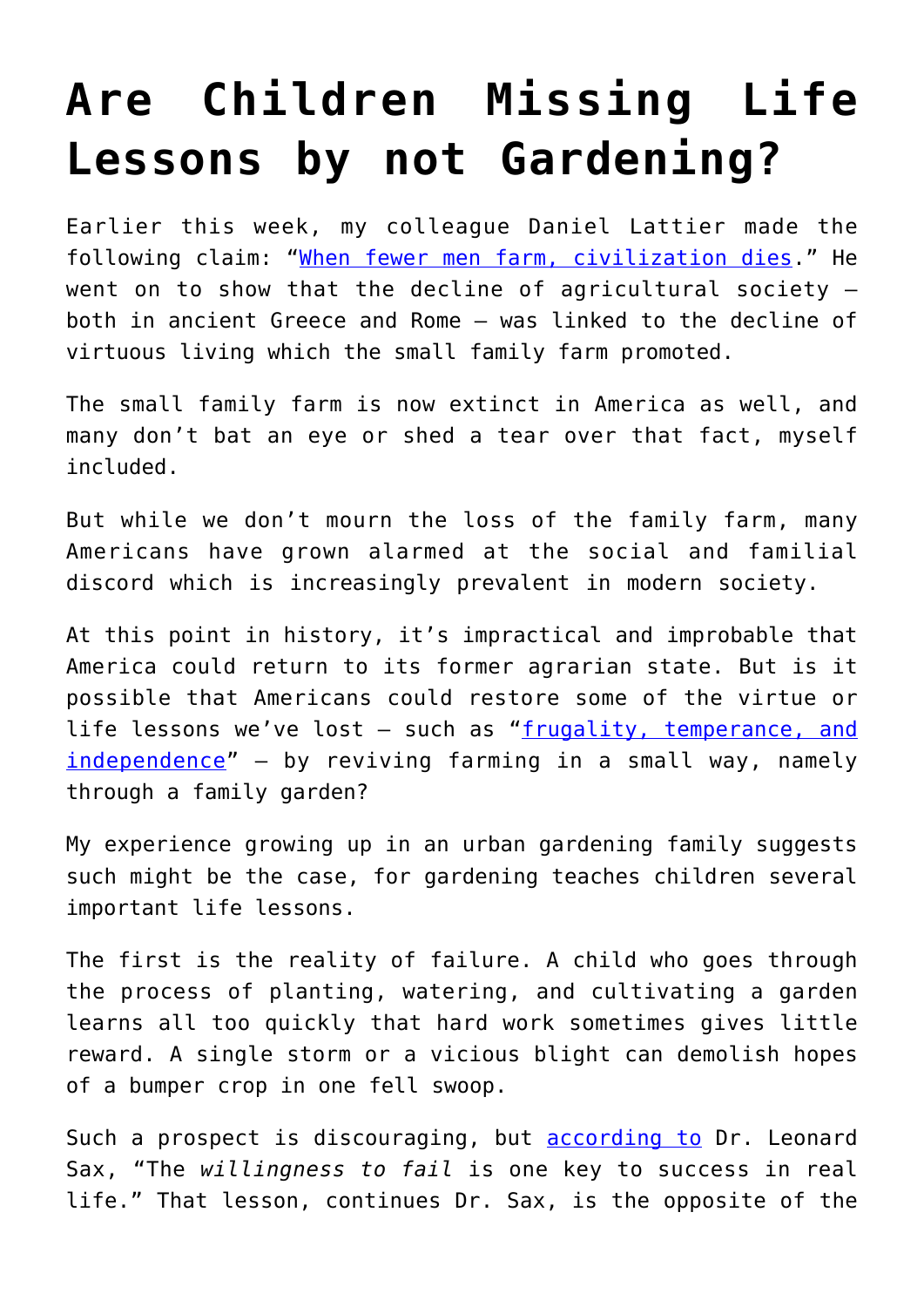## one children learn in today's schools:

*"Your job as a parent is not to reinforce the middle-class script, but to undermine it. Empower your daughter or your son to take risks and congratulate them not only when they succeed but also when they fail, because failure builds humility. And the humility born of failure can build growth and wisdom and an openness to new things in a way that success almost never does."*

But while a poor crop sometimes acquaints children with failure, a bumper crop can foster great generosity.

My little neighbor girl is a prime example of this. As a 5 year-old, she loved working hard to pick raspberries and bring them around as gifts to appreciative neighbors. Because she, like many children her age, was dependent on her parents for provision, working to harvest home-grown produce opened up an avenue from which she could freely give of herself and her labors.

In a world where narcissism and love of self seem to be taking over, few would deny that the opportunity to practice giving is a valuable lesson for the next generation.

Finally, in a world where families are being sent in every direction – soccer for one child, dance for another, etc. – gardening offers a long-term learning opportunity that the whole family can participate in together. Growing produce naturally gives way to [teaching children to cook](https://www.intellectualtakeout.org/blog/it-still-important-teach-children-cook) for the family and learn other fast-disappearing basic skills such as [canning](https://www.intellectualtakeout.org/blog/canning-getting-popular-again).

Instead of chasing the latest sport or the greatest tutorial program to ensure that their child turns out to be a success in life, would parents be more likely to produce welladjusted, knowledgeable, virtuous, and successful children if they resorted to teaching basic skills like gardening?